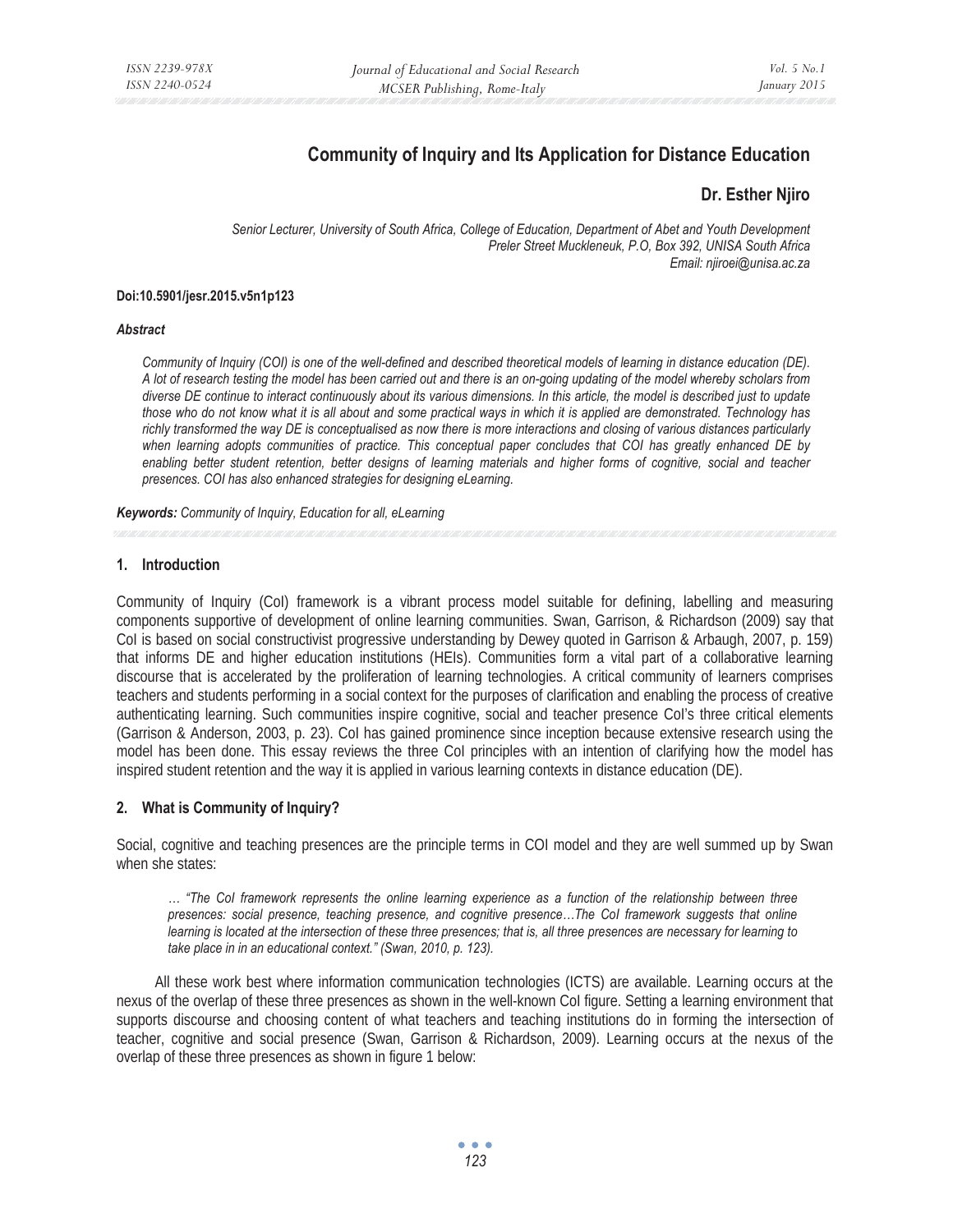# **Figure 1: Community of Inquiry (COI)**



**Table 1.** Categories constituting the criteria for inclusion in the three CoI presences (Garrison & Arbaugh 2007, p. 158).

| <b>Elements</b>   | <b>Categories</b>                                                            | <b>Indicators</b>                              |
|-------------------|------------------------------------------------------------------------------|------------------------------------------------|
| Social presence   | Open communication group cohesion and effective                              | Risk-free expression, encourage collaboration, |
|                   | expression                                                                   | emotions                                       |
|                   | Cognitive presence Triggering event, exploration, integration and resolution | Sense of puzzlement, information exchange,     |
|                   |                                                                              | connecting ideas                               |
|                   |                                                                              | apply new ideas                                |
| Teaching presence | Design and organisation, facilitating discourse, direct<br>linstruction      | Setting curriculum and methods                 |
|                   |                                                                              | Sharing personal meaning                       |
|                   |                                                                              | Focusing discussion                            |

Projection of personal characteristics and personalities through visible collaborative activities by students leads to active engagement and success in education where COI is working well (Garrison & Arbaugh, 2007, p. 157). Students conceive, express ideas and are visible in collaborative groups in communication that leads to engaged expressive learners. These authors add that in social presence, humour, anecdotes and amusements signal a stronger sense of community by all participants making social presence not only a criteria for learning and facilitating affective learning. Collaboration increases a sense of common purpose, security to open up and social emotional bonding between those in a CoI (Swan & Shih 2005).

Cognitive presence describes how learners comprehend and are able to construct and approve meaning in a sustained dialogue (Garrison et al., 2000, p.7). Purposive deliberate thinking is critical in cognitive presence with learning being started by a triggering event or a puzzle. Then students start exploring in search of answers to the puzzle by connecting analyzing and integrating ideas and information (Garrison & Arbaugh, 2007). Where the CoI is working well, cognitive presence represents a higher order of knowledge acquisition and application. In well-designed learning materials learners are encouraged to engage in critical and creative thinking.

Teaching presence is described as directing both cognitive and social presence as content is designed in a way that arouses interest leading to realization of personal meaningful and worthy while educational outcomes (Garrison and Arbaugh 2007, p. 163). Teachers should design the curriculum, teaching programs and set up ground rules as facilitators of a shared activity between teachers and students that generates new ideas (Morgan, 2011). To maintain a strong presence as teachers in higher education institutions teacher must direct social and cognitive actions in a learning process with intended achievement of learning outcomes where all three presences of CoI are found.

### **3. Applied Col Theoretical Framework to Distance Learning**

This section of the paper discusses how CoI framework one of the current DE pedagogies on online learning have been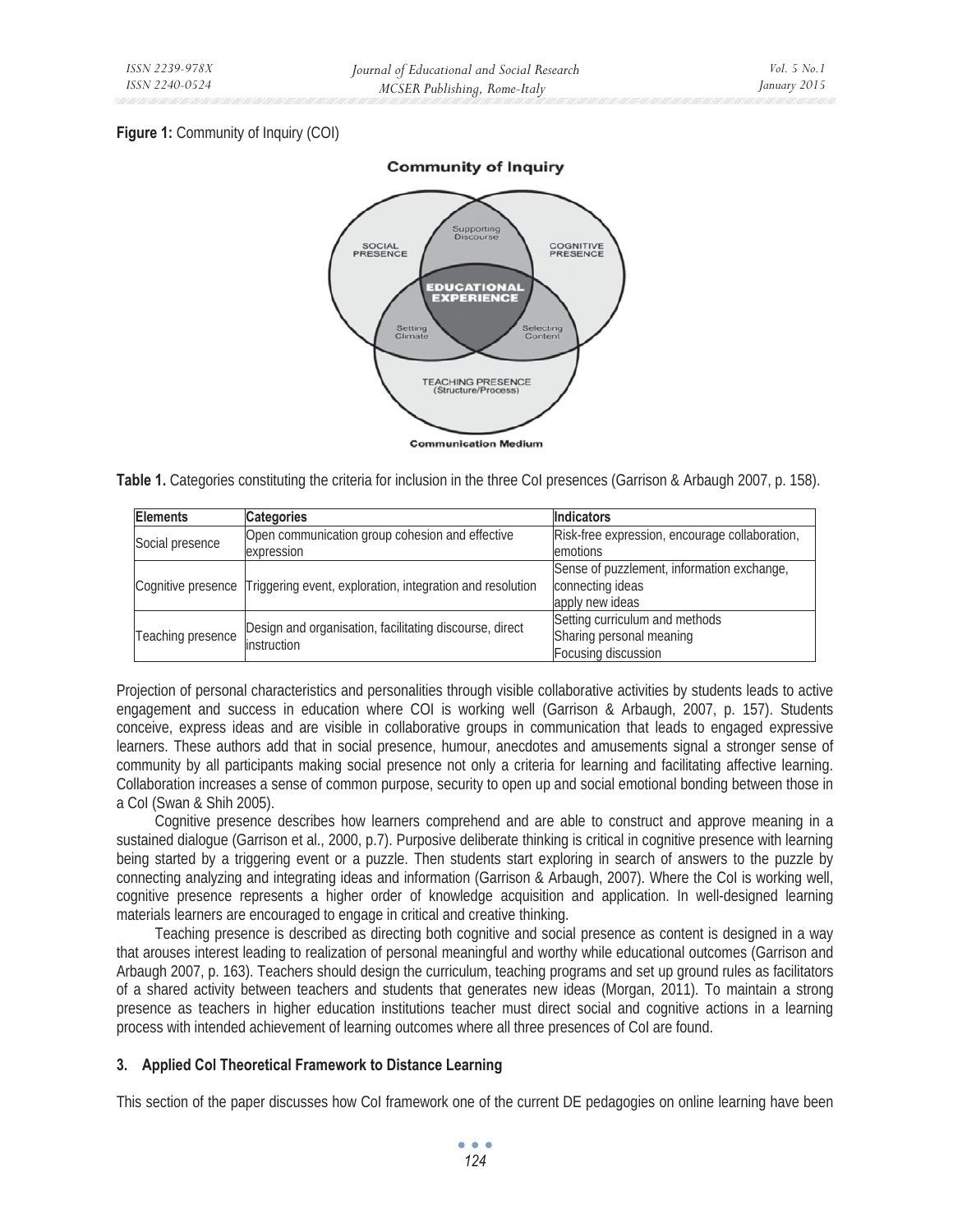| ISSN 2239-978X | Journal of Educational and Social Research | Vol. 5 No. 1 |
|----------------|--------------------------------------------|--------------|
| ISSN 2240-0524 | MCSER Publishing, Rome-Italy               | January 2015 |

applied in empowering adult educators in South Africa. To meet the vast numbers of illiterate people in South Africa effective teacher presence training is required. Education for all (EFA) called for opening education opportunities to all regardless of their ethnicity race and other socio economic aspects of diversity so everybody adapts and optimise their abilities in the highly competitive modern world of rapid technology and information generation (UNESCO, 2004).

Adult educators have to cater for diversity of learners young and old, with various levels of literacy, poverty, unemployment and disabilities caused by the apartheid denial of education opportunities to Africans (Department of Education 2003, p. 24). Adult educators are not just facilitators of learning but they are expected to be capacity builders, youth counsellors and implementers of Adult education programs. They have to know how to access health care facilities particularly for the large numbers infected by HIV/AIDS and encourage learners with low self-esteem after suffering years of abuse and exploitation not knowing how to read and write. Disabled learners with all sorts of malfunctions are to be included in adult education classes and large numbers are also a challenging situation.

To meet these challenges distance education institutions have to transform the training of adult educators so they unlearn their face to face ways of teaching that they learned from conventional institutions by learning how to implement learning technologies (Braimoh, (2008). A number of technology-mediated learning for adult educators including Technology Pedagogical Content Knowledge (TPDK) a tutoring and presentation mentioned by Shea and Bidjerano, (2008) are in place. Authors of TPCK, Mishra and Koehler (2006) assessed historical review that differentiates teacher knowledge of learning and teaching discipline and found that it was a constraint to improving instructions. Other modalities of learning in place for teaching adult educators are symbolism, fore telling, self- regulated and self -reflective modalities of lifelong learning (Braimoh, (2008).

Symbolism is about the process of abstracting experiences to form guiding models of learning through use of technology to stimulate value driven collaborative studies. Enabling learners make use of abstract experiences is a wellknown concept in Africa where story telling is part of cultural milieu. Forethought is the educator's capacity to appreciate their self-worth by a deliberate cognitive capacity to judge their capabilities and planning for future events leading to effective learning and therapeutic benefits.

Collaborative relationships in which learner discussions include identification and division of tasks, time management and goals setting to complete group projects successfully have self-regulated individuals. Self-regulation of learners on collaborative online activities motivated behaviour that has both cognition (knowledge to build upon) and metacognition (ability to monitor learning strategies (Braimoh, 2008, p. 236). Metacognition is thinking about thinking an important aspect of human intelligence needing further research particularly on text-based on-line learning (Akyol & Garrison (2011). Self-selected reading, search of information from Internet and sharing are indicators of self-directed learning exhibiting higher levels of cognitive presence in working CoI framework (Shea & Bidjerano (2010). These authors have also discussed self-reflective and self-efficacy as important aspects of cognitive presence leading that leads to ability to execute a course of action in a specific domain.

CoI framework as one of the current DE pedagogies on online learning is premised on a concept that no single medium of learning or of technology generation is enough to support education. Berge and Huang, (2004) have observed a similar view with regard to student retention in DE. Student retention and completion of a learning program should not only be measured by graduations and passing of examinations but also by active student participation and persistence throughout as shown in CoI presences Various social forces that pressurize students to withdraw from a learning program in HEIs should be identified and dealt with before commencing the learning processes. Institutional organizational characteristics and processes, economic and psychological perspectives also lead to student withdrawal. The complexity of reasons why students are not retained require continuous research as they keep changing,

Anderson and Dron (2011, p. 91) have concluded that "as new affordances open out, it becomes possible to explore and capitalize on different aspects of the learning process." CoI's emphasis on constructing and sustaining cognitive, social and teaching presence is useful in selecting what may be referred to as effective DE pedagogies and learning environments. All participants in a CoI should be conversant with the academic objectives to be able to establish and sustain all the phases of inquiry and raise the levels of discourse (Garrison, Anderson and Archer, 2000). The distinction between facilitation and direction should be clear from a design perspective as teachers embrace the dual role of both moderating and shaping the direction of the academic discourse as depicted in figure 2 below.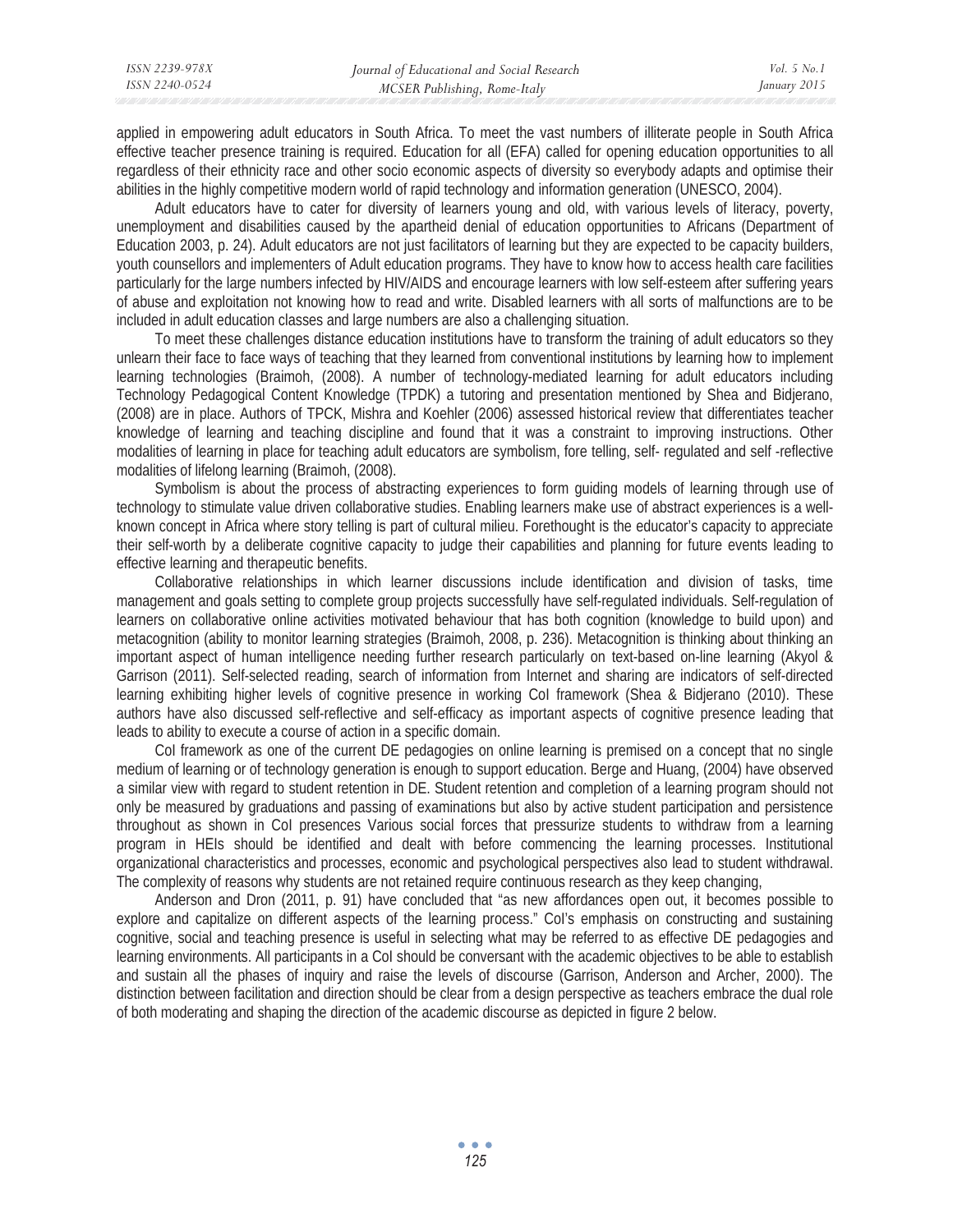



According to Garrison and Anderson, (2003) a policy document for DE needs to be systemic to cover the following: A vision that understands and defines the background, core values and strategic goals attainable through institutional support should be put in place. Identifying challenges, needs, risks, best practices and creation of communities of practice as well as description of educational principles and outcomes should be followed. Leadership should be about implementation initiatives and strategies that link to institutional priorities in a CoI.

Design of infrastructure of multimedia spaces, administrative processes, information structures that include institutional connectivity, a knowledge management system, provide quality digital content. Support services that provide professional development and learner support should be put in place. Budget resourcing for research and development should be made for a learning institution to remain current and innovative. Benchmarking to establish success criteria, assess progress and communicate direction and accomplishments for e-learning remains a priority and that sustain support (Garrison et al, 2003, pp.107-109).

Research has identified a number of aspects of "good learning" or CoI constructive learning perspectives. These include the following points as quoted from Smith and Zenios, (2004, p.40).

- Learning is active and each learner must carry out a variety of cognitive operations on new information, in order to make it personally meaningful.
- Learning is individual and every learner builds their own knowledge in an idiosyncratic way, using past experiences and existing knowledge to make sense of new information. All new information is dealt with in different ways by different learners.
- Learning is cumulative. What a learner already knows will play a large part in determining what sense they can make of new information.
- Learning is self-regulated, characterized by both (a) the learner's consciousness of their own learning activity and (b) the learner's ability to make a start based on this reflection.
- Learning is goal-oriented with clear, explicit goals in place to make learning effective and understood by all learners.
- Learning is situated as it depends heavily on the social and physical contexts (people, resources and tools) in which learning activity takes place.
- "Learning can be learned".

### **4. Conclusion**

In conclusion CoI framework represents the most succinct descriptive model for understanding higher education in online learning. By practicing CoI programme facilitators are able to make use of varying methods of teaching and learning to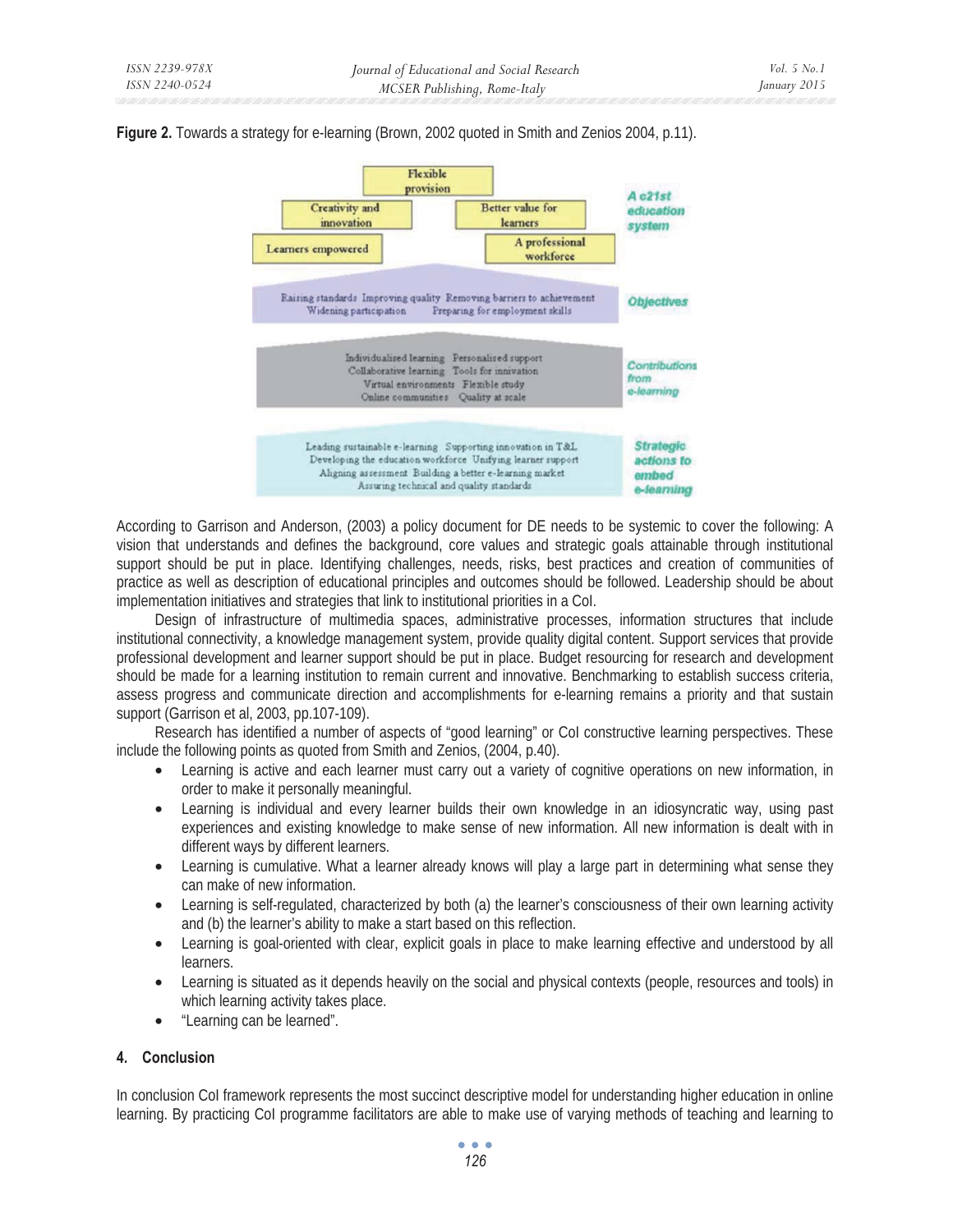equip adult educators with ways to deal with the unique diversity of adult learners. More research to contribute to and improve the literature on self-regulated and self -efficacy concepts is needed. These concepts are the interface between learner motivation and cognition (Shea & Bidjerano, 2010 p, 1724). Other factors to be further explored are: the way learning is affected by immediate environment elements like sound, light, climate and design of learning places. Learner's own emotions including what motivates them to persist in learning take responsibility and their flexibility need more research. Physical needs such as food, strength, mobility are other factors that impede collaborative learning. Sociological factors about how to build relationship with peers and optimise on the community activities need further study. COI encourages understanding of modalities of DE using technology and it also reveals factors that enhance the three presences in a learning environment. Learning outcomes are a product of well thought out stimulating learning environment.

DE is a rapidly growing market and institutions must competitively offer students timely and cost effective CoI presences or risk losing them. Strategies for eLearning in DE must offer an education system that is flexible, providing learning opportunities to a diverse range of learners by balancing the three presences described in CoI. Online training courseware, simulations, knowledge management tools and access to informational databases are the key support tools for effective CoI learning. Creating communities of inquiry that are convivial and collegial would ensure unprecedented learning spaces. The changing characteristics of students in HEIs over time require flexible provision of social, cognitive and teaching presences to meet their diverse range of interests. Col is likely to create a situation where student are well supported and skilled graduates capable of problem solving, creative thinking and enhanced capacity to make wise choices about their own learning.

#### **References**

- Anderson, T. & Dron, J., (2011). Three generations of distance education pedagogy. *International Review of Research in Online and Distance Learning (IRRODL), 12*(3), 80-97. Retrieved from http://www.irrodl.org/index.php/irrodl/article/view/890
- Anderson, T. (2003). Getting the mix right again: An updated and theoretical rationale for interaction*. International Review of Research in Open and Distance Learning, 4*(2). Retrieved from http://www.irrodl.org/index.php/irrodl/article/view/149/230
- Berge, Z.L. & Huang Y.P., (2004). A model for sustainable student retention: A holistic perspective on the student dropout problem with special attention to e-Learning. Retrieved from http://citeseerx.ist.psu.edu/viewdoc/summary?doi=10.1.1.129.1495
- Braimoh, D. (2010) Revisiting lifelong learning for quality improvement in ODL institutions in Africa in Africa Education Review 7 (2):229-243 UNISA/ Routledge
- Brown, S. (2002). Consultation document. In Adelsberger, H.H., Collis, B. & Pawlowski, J.M. (Eds.) In *Handbook on Information Technologies for Education and Training*. Berlin: Springer.
- Department of Education (2004) Invitation t learn to read and write. National Department of Education. Pretoria. SANLI
- Dewey, J. (1959). My pedagogic creed. In Dewey, J. (Ed.), *Dewey on education* (pp. 19-32). New York: Teachers College, Columbia **University**
- Garrison, D. R., Anderson, T., & Archer, W. (2000). Critical inquiry in a text-based environment: Computer conferencing in higher education. *The Internet and Higher Education, 2*(2-3), 87-105. Retrieved from: http://communitiesofinquiry.com/sites/community ofinquiry.com/files/Critical\_Inquiry\_model.pdf
- Garrison, D. R., Anderson, T., & Archer, W. (2000). Critical inquiry in a text-based environment: Computer conferencing in higher education. *The Internet and Higher Education, 2*(2-3), 87-105. Retrieved from: http://communitiesofinquiry.com/sites/community finquiry.com/files/Critical\_Inquiry\_model.pdf
- Garrison, D.R. & Anderson, T., (2003) E-Learning in 21st century: A framework for research and practice. Retrieved from http:// books.google.co.za.
- Garrison, D.R. & Arbaugh, J.B. (2007). Researching the community of inquiry framework: Review, issues, and future directions/ *Internet and Higher Education* 10, pp. 157–172.
- Garrison, D.R. & Arbaugh, J.B. (2007). Researching the community of inquiry framework: Review, issues, and future directions. In *Internet and Higher Education* 10, pp. 157–172. Garrison, D.R. & Anderson, T., (2003) E-Learning in 21<sup>st</sup> century: A framework for research and practice. Retrieved from http:// books.google.co.za.
- Mishra, P., and Koehler, M. J. (2006). Technological pedagogical content knowledge: A framework for teacher knowledge. Teacher's College Record, 108(6), 1017–1054
- Morgan, T. (2011). Negotiating teaching presence: Implications for online teaching, course design, and the Community of Inquiry Framework. *CIDER Session*. Athabasca University. Available from http://cider.athabascau.ca/CIDERSessions/sessionarchive/
- Morgan, T. (2011). Negotiating teaching presence: Implications for on-line teaching, course design, and the Community of Inquiry Framework. *CIDER Session*. Athabasca University. Retrieved from http://cider.athabascau.ca/CIDERSessions/sessionarchive/
- Shea, P. and Bidjerano, T. (2008). Community of enquiry a theoretical framework to foster epistemic engagement and cognitive presence in online education. In *Elservier.* New York Albany, USA.
- Smith, C. & Zenos, P. (2004).Implementing an institutional e-learning centre: Guiding notes and patterns. Retrieved from